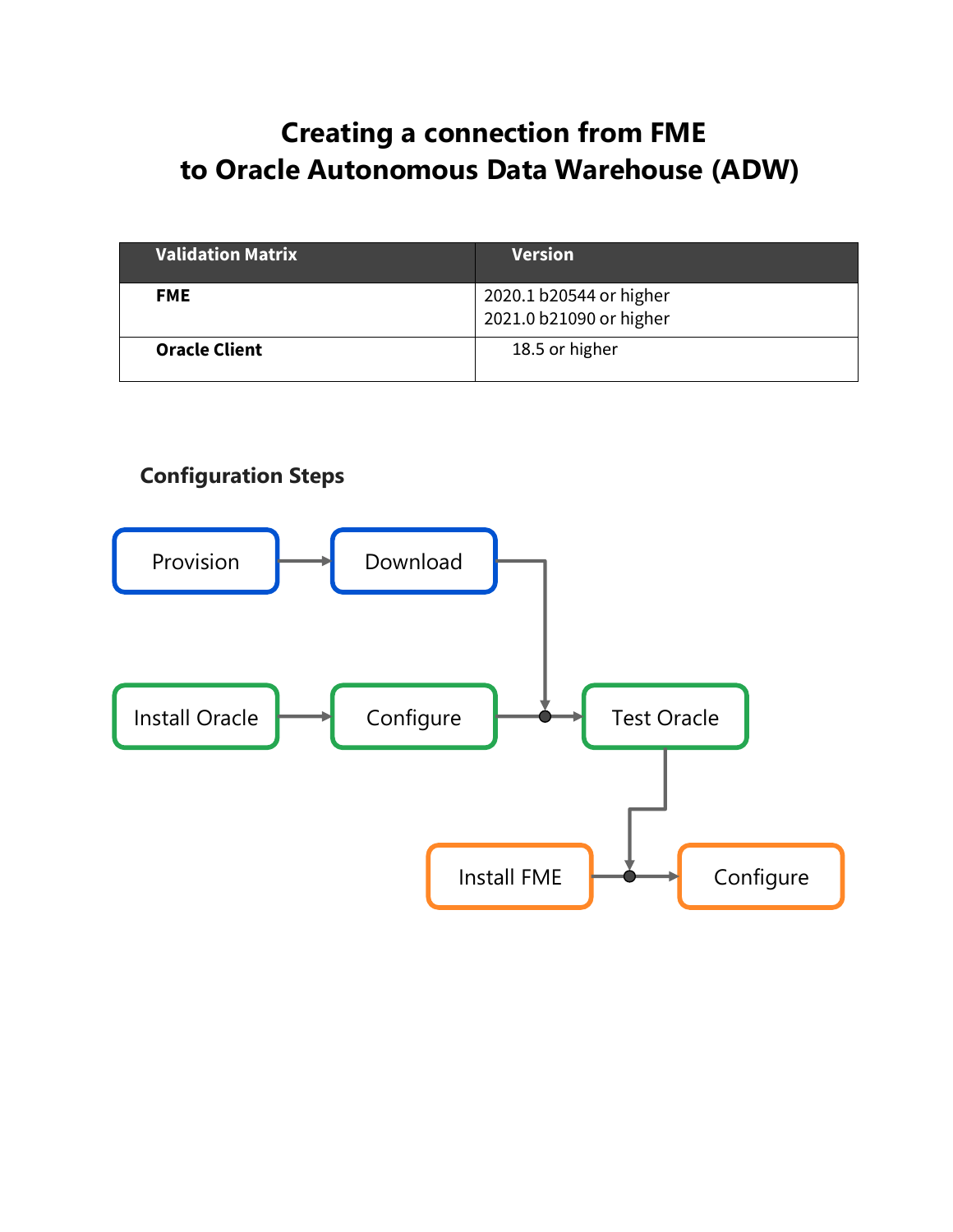## **Step 1: Provision Autonomous Database plus Install and Configure Oracle Client**

- 1. Provision Oracle Autonomous Database, either Autonomous Database Warehouse (ADW) or Autonomous Transaction Processing (ATP), and download the corresponding credentials.zip file to the system that will have the FME installation. For the Oracle documentation to provision ADW click [here.](https://docs.oracle.com/en/cloud/paas/autonomous-data-warehouse-cloud/tutorial-getting-started-autonomous-db-adw/index.html) For the Oracle documentation to provision ATP, click [here.](https://docs.oracle.com/en/cloud/paas/atp-cloud/create.html) Also check [Downloading Client Credentials \(Wallets\).](https://docs.oracle.com/en/cloud/paas/autonomous-data-warehouse-cloud/user/connect-download-wallet.html#GUID-B06202D2-0597-41AA-9481-3B174F75D4B1)
- 2. Download the Oracl[e Instant Client and SQL\\*Plus Packages t](https://www.oracle.com/database/technologies/instant-client/downloads.html)o the same system that FME is installed. The next steps will validate that the Oracle Database Client can communicate with your Autonomous Database. Installing it on the same system as FME ensures that FME is also configured correctly.
- 3. Uncompress credentials.zip file into a secure folder.
- 4. In the uncompressed folder, edit the sqlnet.ora file, replacing "?/network/admin" with the name of the folder containing the client credentials. For example:

```
WALLET LOCATION = (SOURCE = (METHOD = file) (METHOD DATA =
(DIRECTORY="/home/adwc_credentials")))
  SSL_SERVER_DN_MATCH=yes
```
- 5. Create an environment variable named TNS ADMIN. Set it to the location of the secure folder containing the credentials file you saved in Step 3.
- 6. Test the Oracle Client with Oracle SQL\*Plus. The tnsnames.ora file in the uncompressed folder contains either three or five database service names identifiable as either high, medium and low, or high, medium, low, tp and tpurgent (the service names presented depend on whether your database is ADW or ATP). The predefined service names provide different levels of performance and concurrency for your database. Use one of these service names (for example, 'my\_high') as your ConnectString. For more information on these service names, click [here](https://docs.oracle.com/en/cloud/paas/autonomous-data-warehouse-cloud/user/connect-predefined.html#GUID-9747539B-FD46-44F1-8FF8-F5AC650F15BE) for ADW databases, and [here](https://docs.oracle.com/en/cloud/paas/atp-cloud/atpug/connect-predefined.html#GUID-9747539B-FD46-44F1-8FF8-F5AC650F15BE) for ATP databases.

<span id="page-1-0"></span>The command to test your connection with SQL\*Plus will follow this format:

sqlplus connect username/password@connectString

For example: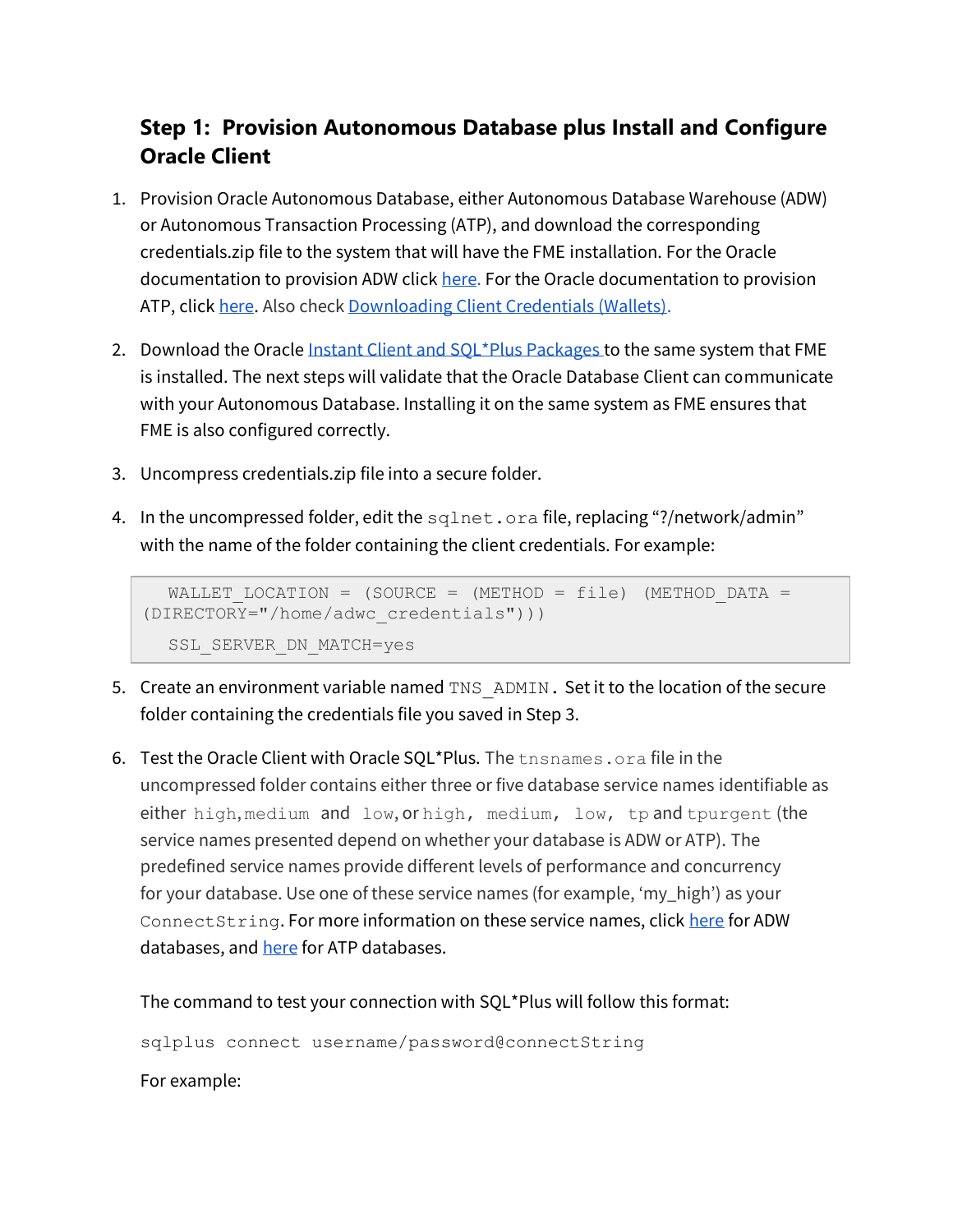sqlplus connect my username/my password@my high

If the connection is successful you are ready to move to the next step.

### **Step 2. Install FME 2020.1 or Higher**

If there is a pre-existing FME 2020.1 or higher installed, jump to  $Step 3$  which describes the steps to configure ADWC as a target.

To install FME software please refer to the [Install Documentation.](https://www.safe.com/support/downloads/)

For Mac OS only, there are additional steps...

- [to allow FME to see the Oracle client;](https://knowledge.safe.com/articles/110820/mac-os-catalina-fme-2020-and-oracle-client.html) and
- [to allow FME to see the TNS\\_ADMIN environment variable](https://knowledge.safe.com/articles/114909/fme-macos-and-the-oracle-client-a-tip-for-setting.html).

### <span id="page-2-0"></span>**Step 3: Configuring FME to connect with Autonomous Databases**

1. Open FME Workbench (2020.1 +), and navigate to **Tools** > **FME Options**  (Windows/Linux). For Mac navigate to **FME Workbench** > **Preferences...**

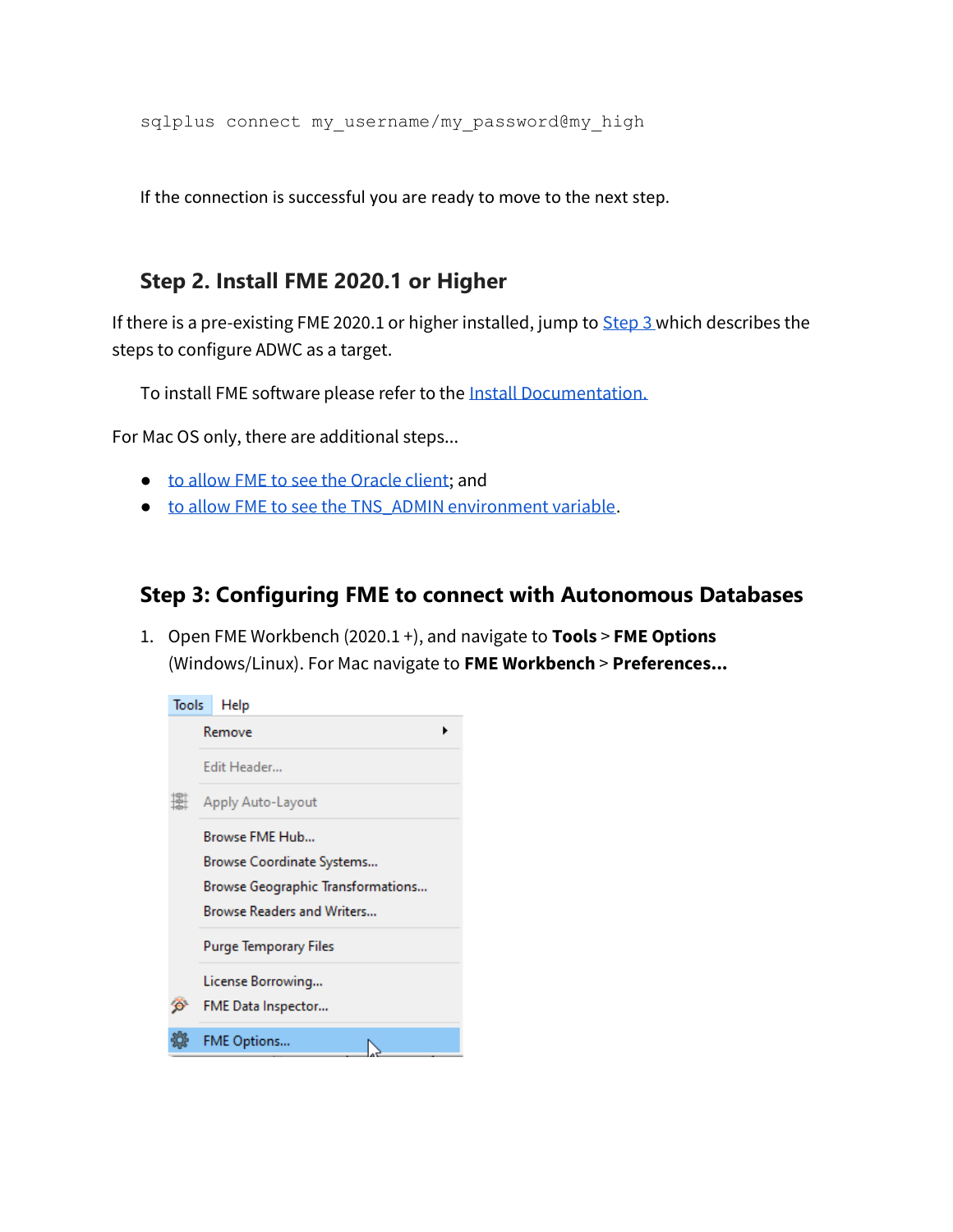2. Choose the 'Database Connections' option on the left of the window, and then press the '+' on the bottom to add a connection

| FME Options                          |                                  | $\times$              |
|--------------------------------------|----------------------------------|-----------------------|
| $\mathbb{X}$ Workbench               | ۲<br><b>Database Connections</b> |                       |
| Translation                          | Connections                      |                       |
| <b>ECO</b> Workspace Defaults        | <b>Connection Name</b>           | Database              |
| <b>FA</b> Appearance                 |                                  |                       |
| Toolbar                              |                                  |                       |
| <b>Default Paths</b>                 |                                  |                       |
| Network Proxy                        |                                  |                       |
| Coordinate Systems                   |                                  |                       |
| <b>Database Connections</b>          |                                  |                       |
| <b>Web Connections</b><br><b>ASS</b> |                                  |                       |
| <b>EME Packages</b>                  |                                  |                       |
| 닟<br><b>Background Maps</b>          |                                  |                       |
|                                      |                                  |                       |
|                                      |                                  |                       |
|                                      |                                  |                       |
|                                      |                                  |                       |
|                                      |                                  |                       |
|                                      |                                  | Filter:               |
|                                      | <b>Add Connection</b>            |                       |
|                                      | Help<br>Restore Defaults         | OK<br>Apply<br>Cancel |

3. Under 'Database Connection:', choose Oracle

| <b>Add Database Connection</b> |                                                                                                   |        |
|--------------------------------|---------------------------------------------------------------------------------------------------|--------|
|                                |                                                                                                   |        |
| Database Connection:           | Orade                                                                                             |        |
| Name:                          | Microsoft Azure DocumentDB<br>Microsoft Azure SQL Database<br>Microsoft Azure SQL Database (JDBC) |        |
| <b>Connection Parameters</b>   | Microsoft SQL Server<br>Microsoft SQL Server (JDBC)                                               |        |
| Service Name or Easy C         | MongoDB<br>MongoDB3                                                                               |        |
|                                | <b>UseOracle</b>                                                                                  |        |
|                                | Personal Geodatabase<br>Pa PostgreSQL                                                             |        |
| Help                           | Test<br>Save                                                                                      | Cancel |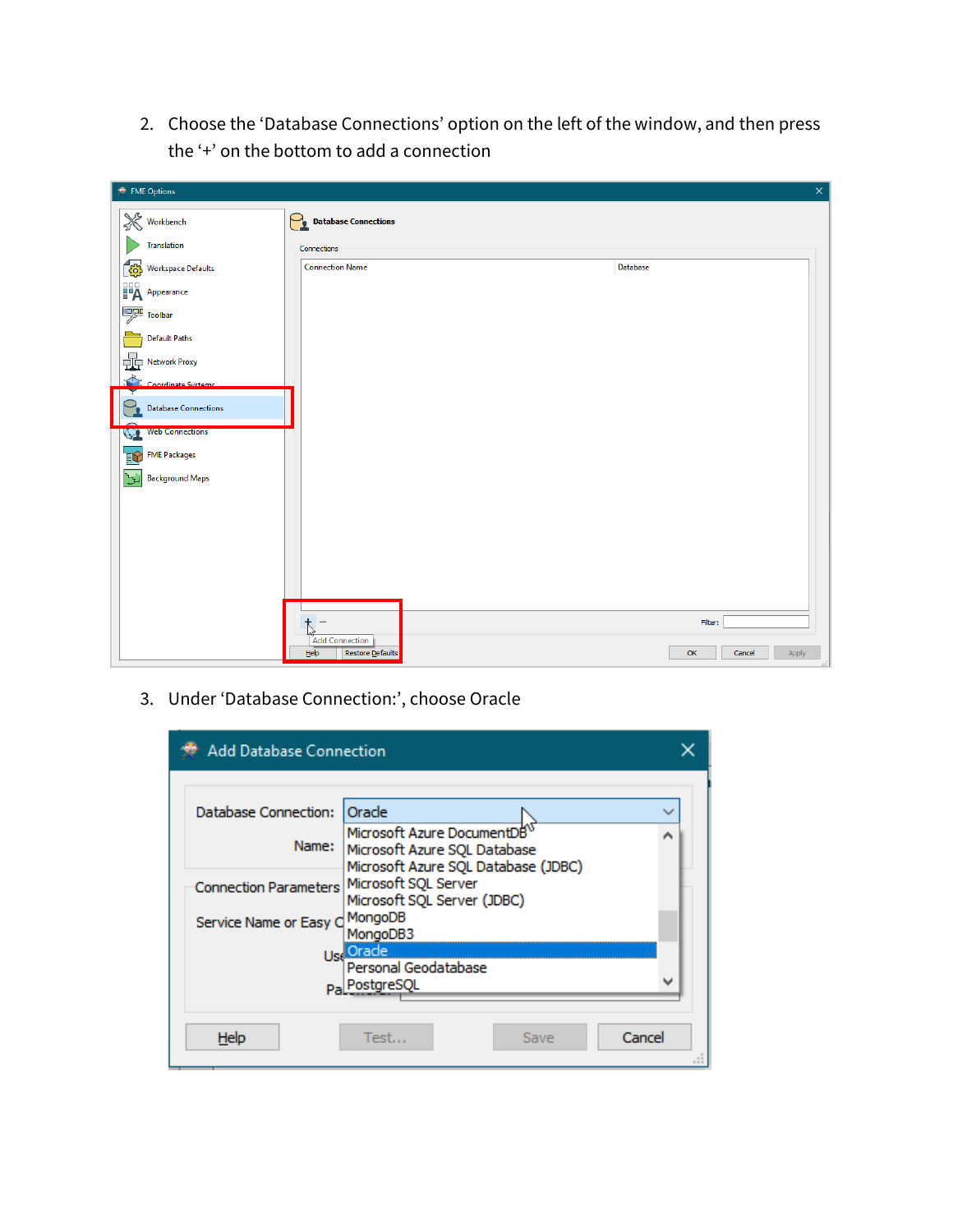4. Give your connection a name, for example 'My Oracle Autonomous ADW'

| <b>Add Database Connection</b>                                |        |
|---------------------------------------------------------------|--------|
| Database Connection: Oracle<br>Name: My Oracle Autonomous ADW |        |
| <b>Connection Parameters</b>                                  |        |
| Service Name or Easy Connect:                                 |        |
| Username:                                                     |        |
| Password:                                                     |        |
| Help<br>Test<br>Save                                          | Cancel |

5. Under 'Connection Parameters', fill out 'Service Name or Easy Connect:' with the same connection parameters you used to connect with sqlplus [\(instructions above\):](#page-1-0)